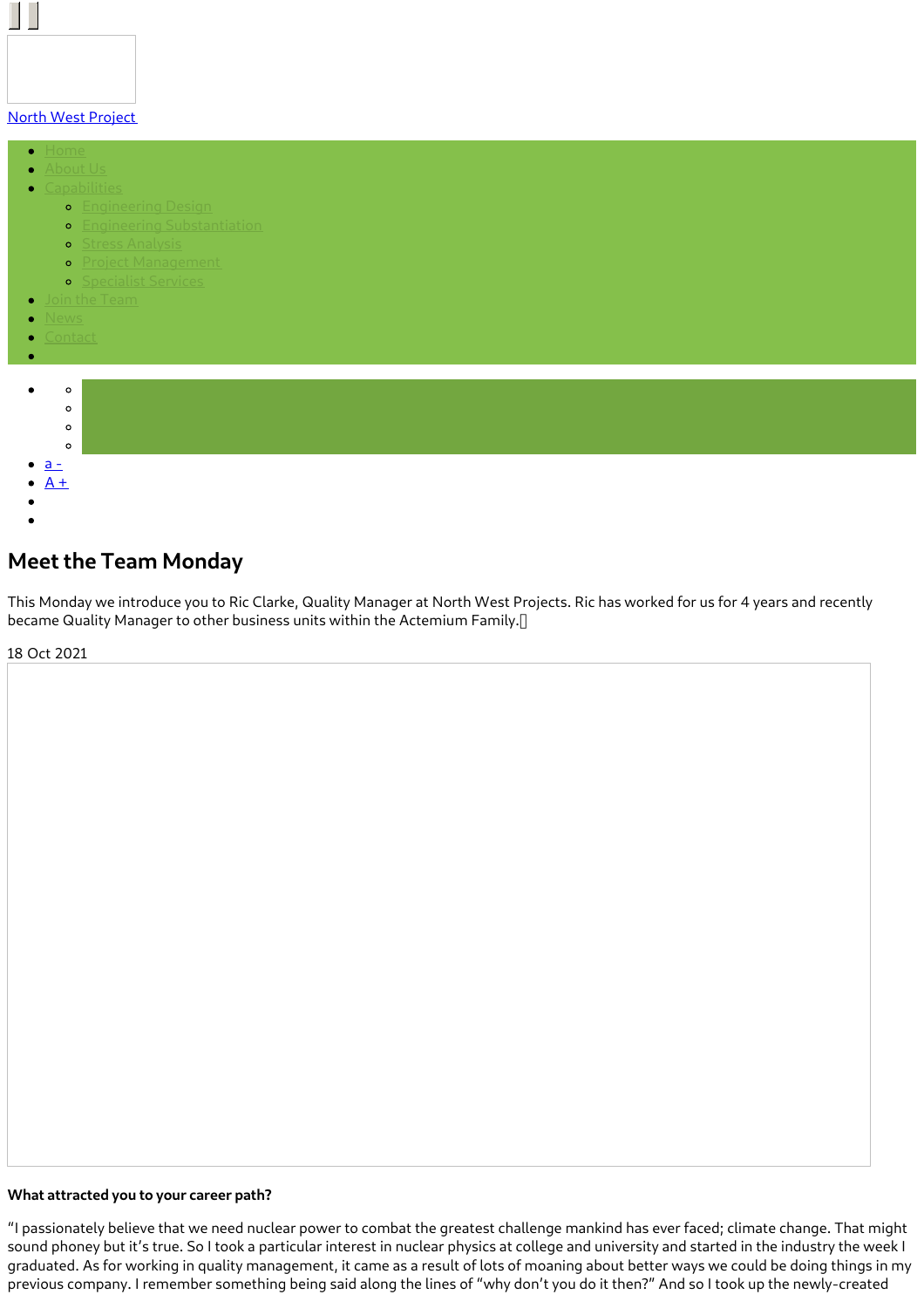Quality Engineer role."

## **What do you like most about your job?**

"I think the key to enjoying any job is variety. For me, that could be building and maintaining the management system that the whole organisation operates to, getting stuck in to engineering projects and talking to customers, offering advice and mentoring to some of our younger engineers, helping the company manage its risks and opportunities, undertaking audits… and dare I say it, even the hectic world of tendering for new projects."

#### **What do you like most about working for NWP?**

"One part of the VINCI Energies model that I rather like is the focus on "human sized businesses". Whilst we're one of the larger ones, I feel like we've maintained a "family" atmosphere throughout a number of changes in the time I've been here. There's a high level of mutual respect amongst everyone, which is rare in many businesses."

## **Do you have any interesting past experiences?**

"One of the most fun things I've done in my career was "vessel entry" work on the nuclear power stations, going inside the reactor pressure vessels during outages to carry out essential inspections and repairs. Going down that long ladder into a dark, hot, radioactive, windy chamber is something I'll remember forever."

## **What do you do in your spare time?**

"I've had a go at most hobbies, instruments and sports over the years. I've played hockey since the age of seven, have had a campervan for ten years, and I'm really into wakeboarding and surfing. If I'm sat down, I'll probably be sipping something I've made myself (name a drink and I've probably brewed it!) "

We hope that you have enjoyed getting to know Ric! He really is always brewing something and always has lots of stories to tell from his hobbies. Catch you next week with another of our amazing team!

# **Group websites**

# **Sites country**

- **[Austria](http://www.vinci-energies.at/)**
- **[Belgium](http://www.vinci-energies.be/)**
- [Brasil](http://www.vinci-energies.com.br/en/home/)
- Czech [Republic](http://www.vinci-energies.cz/)
- [Danemark](http://www.vinci-energies.dk/)
- [Germany](http://www.vinci-energies.de/)
- **[Indonesia](http://www.vinci-energies.co.id/)**
- **[Italy](http://www.vinci-energies.it/)**
- **[Morocco](http://www.vinci-energies.ma/)**
- [Netherlands](http://www.vinci-energies.nl/)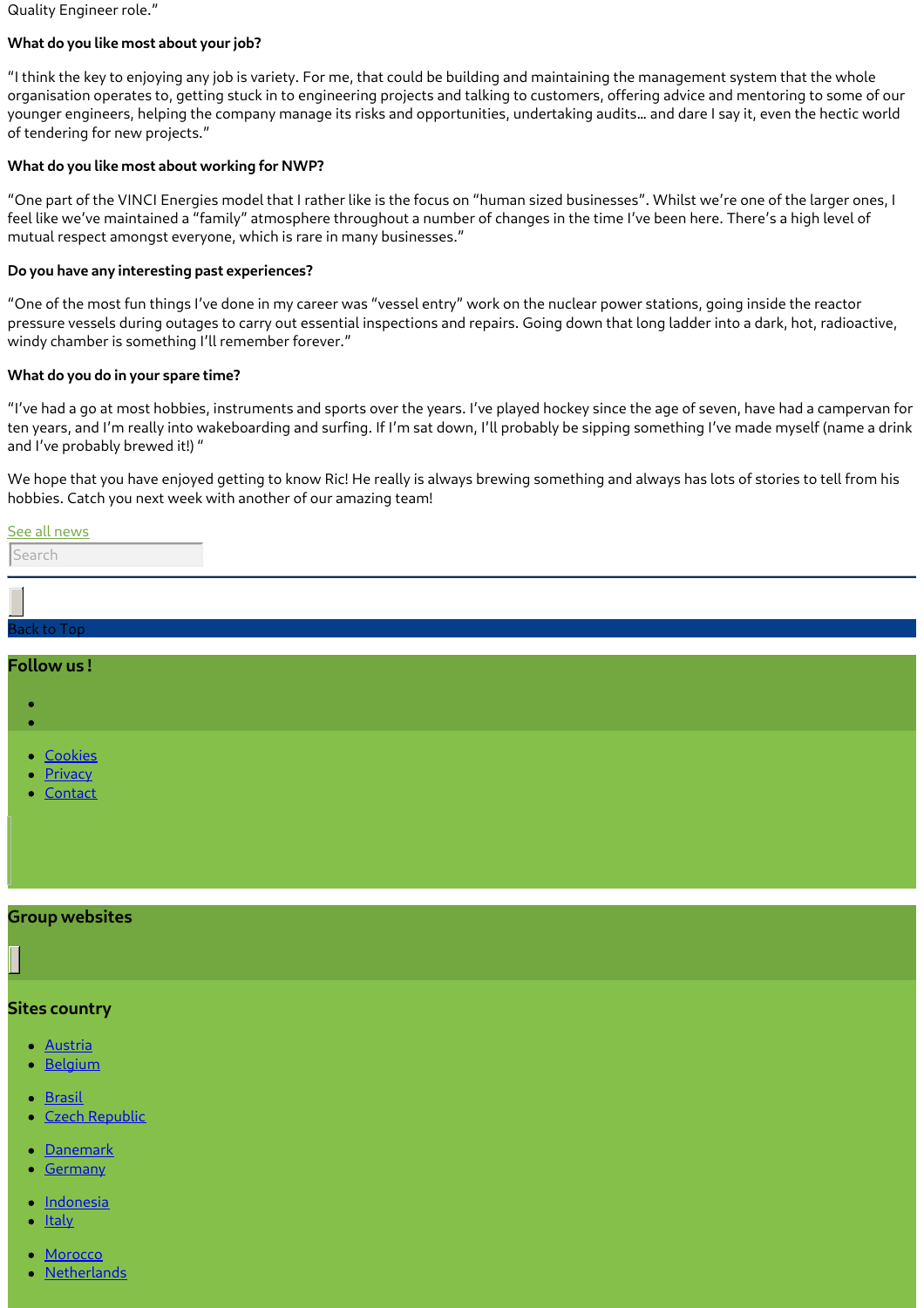- Nordic [countries](http://www.vinci-energies.dk/)
- [Norway](http://www.vinci-energies.no/)
- [Poland](http://www.vinci-energies.pl)
- [Portugal](http://www.vinci-energies.pt/)
- [Romania](http://www.vinci-energies.ro/)
- [Slovakia](http://www.vinci-energies.sk/)
- [Spain](http://www.vinci-energies.es/)
- [Sweden](http://www.vinci-energies.se/)
- [Switzerland](http://www.vinci-energies.ch/)
- United [Kingdom](http://www.vinci-energies.co.uk/)

# **Sites business**

- [Actemium](https://www.cegelec-ndt-pes.com) NDT PES
- [Advanced](http://www.advanced-energies.com/) Energies
- Ancelin [Réseaux](http://www.ancelinreseaux.fr/)
- [Application](https://www.applications-icc.fr) Initiative Commune Connectée
- Atexia [Systemes](https://www.atexia-systemes.fr/)
- [Atexia-Projets](https://www.atexia-projets.fr/)
- Atis [France](https://www.atis-france.fr)
- [Autochim](http://www.autochim.com/fr/)
- [Barillec](http://www.barillec-marine.com/) Marine
- [Barillec](http://www.barillec-sitel.fr) Sitel
- [Batifoix](https://www.batifoix.fr)
- Blue [Power](https://www.blue-power.it/)
- [Bohsung](https://www.bohsung.de/)
- [Boiron](https://www.sas-boiron.com)
- C2C [Réseaux](https://www.c2c-reseaux.fr)
- [Calan](https://www.calanmegadrop.de/) Mega Drop
- Calan [Smart](https://www.calansmartspray.de/) Spray
- [CalanCool](https://www.calancool.de/)
- [Cap-Sécurité](https://www.capsecurite.com/)
- [Carbonfootprint](https://www.carbonfootprintapp.de/) App
- CEE [Allier](http://www.ceeallier.fr/)
- CEF [Nord](https://www.cefnord.com)
- [Cegelec](http://www.cegelec3s.fr) 3s
- [Cegelec](https://www.cegelec-alsace.com) Alsace
- [Cegelec](https://www.cegelec-ancenis-infras.fr) Ancenis Infras
- [Cegelec](http://www.cegelec-angers-data-center.fr/) Angers Data Center
- Cegelec [Belgium](http://www.cegelec.be/)
- Cegelec [Bordeaux](https://www.cegelec-bordeaux.fr)
- Cegelec [Bourgogne](https://www.cegelec-bourgogne.com)
- Cegelec [Bretagne](http://www.cegelec-bretagne.fr/fr/)
- [Cegelec](https://www.cegelec-cem.fr/) CEM
- **Cegelec Centre Est [Tertiaire](http://www.cegelec-lyon.com/)**
- Cegelec Centre Est [Tertiaire](https://www.cegelec-centre-est-tertiaire.fr/)
- Cegelec [Champagne](https://www.cegelec-champagne-ardenne-tertiaire.com) Ardenne Tertiaire
- [Cegelec](http://www.cegelec-clim-ouest.fr/fr/) Clim Ouest
- Cegelec [Défense](http://www.cegelec-defense.com)
- Cegelec [Dunkerque](https://www.cegelec-dunkerque.com)
- Cegelec Fire [Solutions](http://www.cegelec.nl)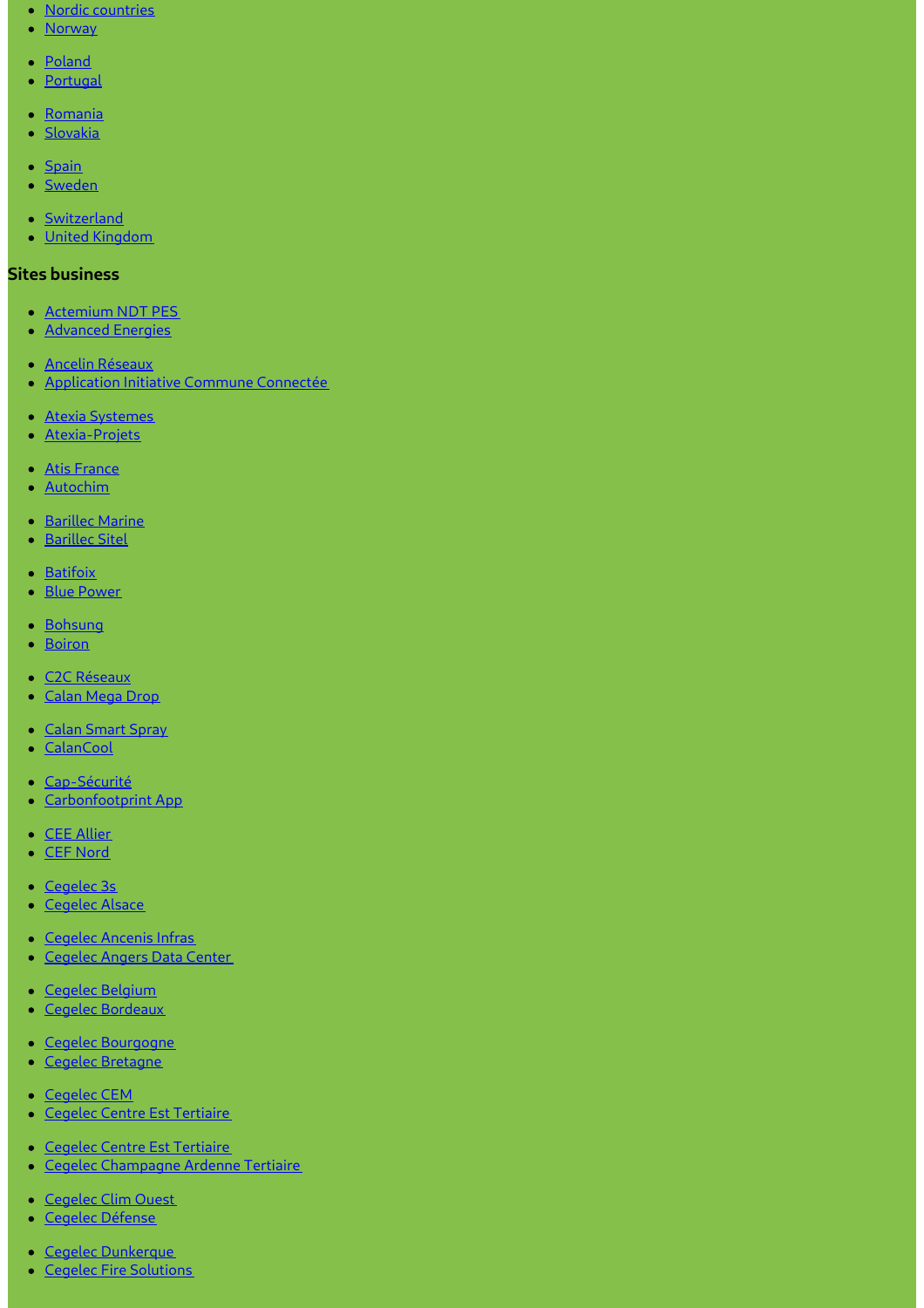- [Cegelec](https://www.cegelec-guyane.fr) Guyane
- Cegelec La [Rochelle](https://www.cegelec-la-rochelle.fr)
- Cegelec [Lannion](https://www.cegelec-lannion-infras.fr/) Infra
- Cegelec [Limousin](http://www.cegelec-limousin.fr/)
- Cegelec [Lorraine](https://www.cegelec-lorraine.com)
- [Cegelec](http://www.cegelec-nord-grands-projets.com) Nord Grands Projets
- Cegelec [Nouvelle-Calédonie](https://www.cegelec.nc)
- Cegelec [Occitanie](https://www.cegelec-occitanie-tertiaire.fr/) Tertiaire
- Cegelec Orléans [Tertiaire](https://cegelec-orleans-tertiaire.fr)
- [Cegelec](http://www.cegelec-pays-de-la-loire.fr) Pays de la Loire
- [Cegelec](https://www.cegelec-pays-de-savoie.fr/) Pays de Savoie
- Cegelec [Perpignan](https://www.cegelec-perpignan.com)
- Cegelec [Polynésie](http://www.cegelec-polynesie.com)
- [Cegelec](http://www.cegelec-projets-espace.com/) Projets Espace
- **Cegelec Projets [Hydrogène](https://www.cegelec-projets-hydrogene.fr)**
- **[Cegelec](https://www.cegelec-rennes-projets.fr/) Rennes Projets**
- Cegelec Reunion [Ascenseurs](https://www.cegelec-reunion-ascenseurs.com)
- **Cegelec Roanne [Tertiaire](https://www.cegelec-roanne-tertiaire.fr/)**
- [Cegelec](https://www.cegelec-stm.fr/) STM
- Cegelec [Strasbourg](http://www.cegelec-strasbourg.fr/)
- Cegelec Tours [Electricité](https://www.cegelec-tours-electricite.fr/)
- **Cegelec [Valenciennes](http://www.cegelec-valenciennes-tertiaire.com/) Tertiaire**
- [Cegelec-CSS](https://www.cegelec-css.com/)
- [Chatenet](https://www.chatenet-sas.fr)
- [Cinodis](https://www.cinodis.fr/)
- City [Electric](https://www.city-electric.lu)
- [Clède](https://www.clede.fr)
- [Clémançon](https://www.clemancon.fr)
- [Comantec](https://www.comantec.be/)
- [Comsip](http://www.comsip.fr/en/)
- [Conductor](https://www.conductor.as/)
- Cougar [Automation](https://www.cougar-automation.com/)
- DECHOW [Gebäude.Technik](https://www.dechow-dl-gmbh.de/)
- [Degreane](http://www.degreane-horizon.fr) Horizon
- [Dégréane](https://www.degreane.fr/) SA
- **[DEGW](https://www.degwfrance.com/) France**
- [Delaire](https://www.sas-delaire.fr/)
- [Delporte](https://www.delporte.fr/)
- Demouselle [Pas-de-Calais](https://www.demouselle-pas-de-calais.fr)
- [Distribution](https://www.dme-energies.com) de Matériel Electrique
- · Duval [Electricité](https://duval-electricite.fr/)
- $\cdot$  [EEP](https://www.eep.fr)
- [EGEV](https://www.egev.fr/)
- $\bullet$  [EITE](https://www.eite-entreprises.fr/)
- Elec [Ouest](http://www.elec-ouest.fr)
- [Elec-sa](https://www.elec-sa.fr/)
- [Electromontage](https://www.electromontage.fr/)
- **[Elektro](https://www.elektro-stiller.de) Stiller**
- Eltek [Systems](https://www.eltek-systems.com/)
- Emil [Lundgren](https://www.emillundgren.se/)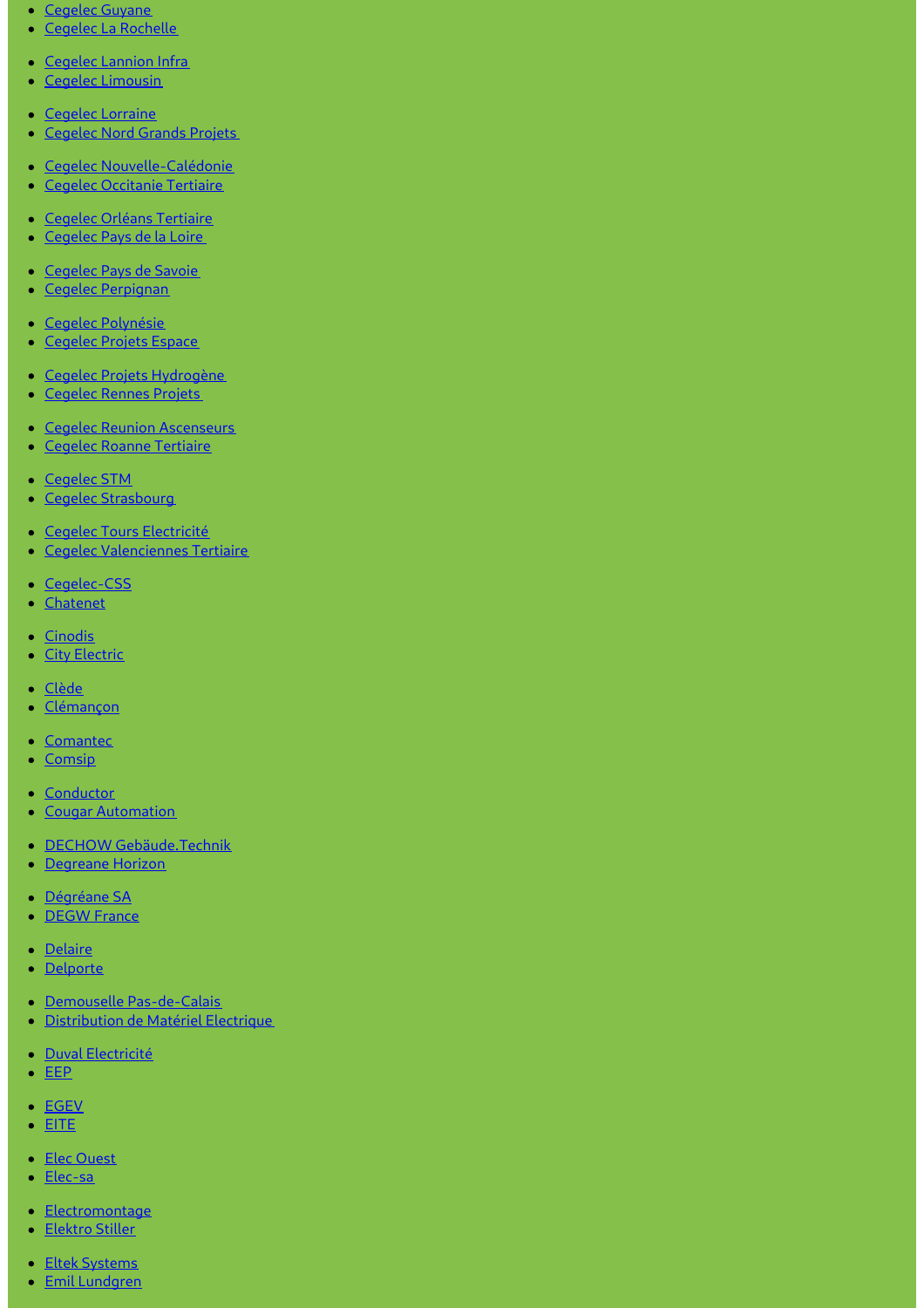- [Enertech](https://www.enertech-eut.de/)
- [Enfrasys](https://www.enfrasys.fr/)
- **ENSYSTA [Refrigeration](http://www.ensysta.be/nl/)**
- [Entreprise](http://www.i-e-p.fr) IEP
- **FG [Synerys](https://www.fgsynerys.fr)**
- Fournié [Grospaud](https://www.fgtlse.fr) Smart Building
- Fradin [Bretton](http://www.fradin-bretton.fr/)
- France [Ingénierie](https://www.france-ingenierie-process.com/) Process
- [Frimeca](https://www.frimeca.com/)
- [Froid14](http://www.froid14.com/)
- Gauriau [Entreprise](http://www.gauriau-entreprise.fr/)
- **Getelec [Guadeloupe](http://www.getelec-guadeloupe.fr/)**
- **[Getelec](https://www.getelec-guyane.fr/) Guyane**
- Getelec [Martinique](https://www.getelec-martinique.fr)
- [Gétéo](https://www.geteo.fr/)
- **[Greenaffair](https://www.greenaffair.com)**
- [GT](http://www.gt-iris.fr/) Iris
- GT [Morbihan](https://www.gt-morbihan.com)
- GT [Vendée](http://www.gt-vendee.fr/)
- [GT-Cornouaille](https://www.gt-cornouaille.fr/)
- GTIE Air & [Défense](https://www.gtie-airetdefense.fr)
- GTIE [Armorique](https://www.gtie-armorique.com)
- GTIE [Rennes](http://www.gtie-rennes.com/)
- GTIE [Tertiaire](https://www.gtie-tertiaire.com/)
- Guy [Chatel](http://guy-chatel.fr/)
- [Hooyberghs](https://www.hooyberghs.be/)
- [I.C.Entreprises](http://www.ic-entreprises.com/)
- $\bullet$  [I.F.A.T](https://www.ifat.fr)
- $\cdot$  [I2R](http://www.i2r-ingenierie.com/)
- $\overline{\phantom{a}}$  IDF [Thermic](http://www.idf-thermic.com/)
- $\cdot$  [IFAT](https://www.ifat.fr/)
- [Imhoff](https://www.imhoff.fr)
- · Initiative Commune [Connectée](https://www.initiativecommuneconnectee.fr)
- [Innovative](https://www.icpack.fr) City Pack
- [Inspa-Pumpenservice](https://www.inspa-pumpenservice.de/)
- $\bullet$  [ITB](https:)
- Jean [Graniou](https://www.jeangraniou.fr/)
- Kellal [Maintenance](https://www.kellal-maintenance.fr/)
- **[L'entreprise](http://www.lentreprise-electrique.fr/) Electrique**
- Le Froid [Provençal](https://www.lefroidprovencal.fr)
- Lee [Sormea](https://www.lee-sormea.com)
- Lefort [Francheteau](https://www.lefortfrancheteau.com/)
- [Lesens](https://www.lesens-erea.fr/) EREA
- [Lesot](https://www.lesot.fr)
- Lucitea [Atlantique](http://www.lucitea-atlantique.fr)
- [Maksmacht](https://www.maksmacht.de/)
- [Manei](https://www.manei-lift.fr) Lift
- Masselin [Fabrication](http://masselin-fabrication.fr/)
- [Masselin](http://www.masselin-grand-ouest.fr/) Grand Ouest
- [Merelec](https://www.merelec.fr)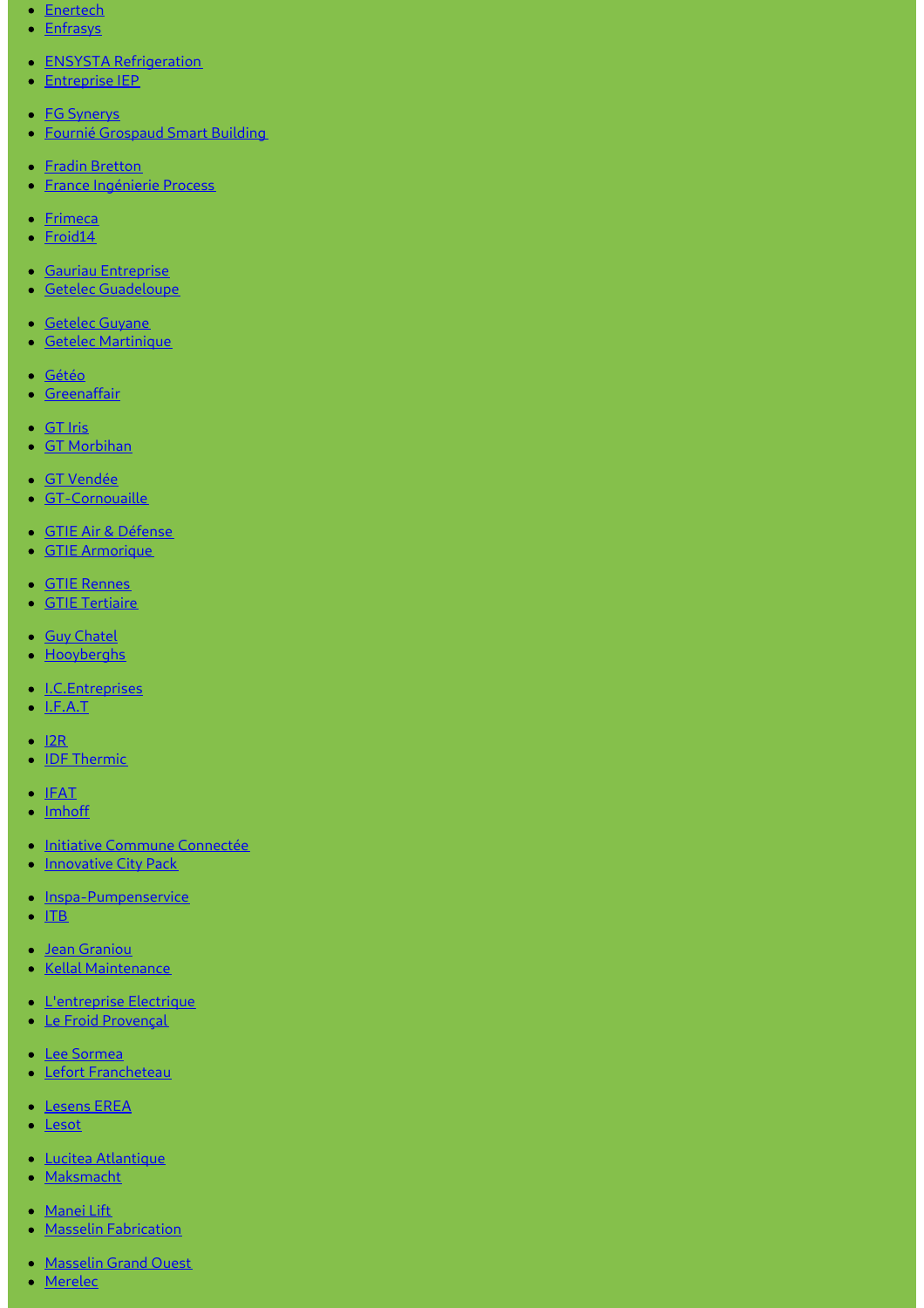- [Mobility](https://www.mobility-way.com) Way
- Monnier [Entreprises](http://www.monnier-energies.com/)
- [NAE-France](https://www.nae-france.com/)
- North West [Projects](https://www.northwestprojects.co.uk/)
- Omexom [Technikforum](https://www.omexom-technikforum.de)
- [Omnidec](https://www.omnidec.com/)
- Paumier [Industrie](https://www.paumier-industrie.fr)
- [Paumier](https://www.paumier-marine.fr) Marine
- [Paumier](https://www.paumier-sa.fr) SA
- [Process](http://www.process-energy.fr) Energy
- [Provelec](https://www.provelec-sud.fr) Sud
- [Qivy](http://www.qivy.fr/fr/)
- **Qivy [Habitat](https://www.qivy-habitat.fr)**
- **Qivy [Tertiaire](https://www.qivy-tertiaire.fr)**
- Roiret [Energies](https://www.roiret-energies.com/)
- Roiret [Transport](http://www.roiret-transport.fr/)
- · Saga [Tertiaire](http://www.saga-tertiaire.fr/)
- · [Salendre](https://www.salendre.com/) Réseaux
- [Santerne](https://www.santerne-alsace.fr) Alsace
- **Santerne [Angouleme](http://www.santerne-angouleme.fr/)**
- Santerne [Aquitaine](https://www.santerne-aquitaine.fr/)
- · Santerne [Champagne](https://www.santerne-champagne-ardenne.fr) Ardenne
- [Santerne](https://www.santerne-fluides.fr) Fluides
- [Santerne](https://www.santerne-idf.fr) IDF
- [Santerne](https://www.santerne-marseille.com/) Marseille
- **[Santerne](https://www.santerne-tertiaire-sante.fr) Tertiaire et Santé**
- · [Sarrasola](https://www.sarrasola.com/)
- · Schoro [Electricité](http://www.schoro.fr/site/presentation.htm)
- Schuh [Bodentechnik](https://www.schuh-bodentechnik.de)
- SCIE Puy de [Dome](http://www.scie-pdd.com/)
- **SDEL [Atlantis](https://www.sdel-atlantis.fr/)**
- **SDEL [Grand](http://www.sdel-grand-ouest.fr/) Ouest**
- **[SDEL](https://www.sdel-navis.fr) Navis**
- **SDEL Rouerque**
- · SDEL Savoie [Léman](https://www.sdel-savoie-leman.fr/)
- **SDEL [Tertiaire](https://www.sdel-tertiaire.fr)**
- **SDEL [Transport](https://www.sdel-transport.fr)**
- **SDEL [Transport](https://www.sdel-transport-services.fr/) Services**
- [Sedam](https://www.sedam-champagne.com)
- [SEDD](https://www.sedd.fr)
- Service One [Alliance](http://www.serviceonealliance.com/)
- [Seves](https://www.seves.fr)
- **[SKE-International](https://www.ske-international.com/)**
- Smart Building [Energies](http://www.smart-building-energies.com/fr/)
- [Socalec](http://www.socalec.fr/)
- · [Sotécnica](https://www.sotecnica.pt/pt)
- SparkEx® [Funkenlöschanlagen](https://www.funken-loeschanlage.de/)
- STE [Armor](https://www.ste-armor.fr/fr/)
- [Strasser](https://www.strasser.fr/)
- [Stroomverdeler](https://www.stroomverdeler.be/)